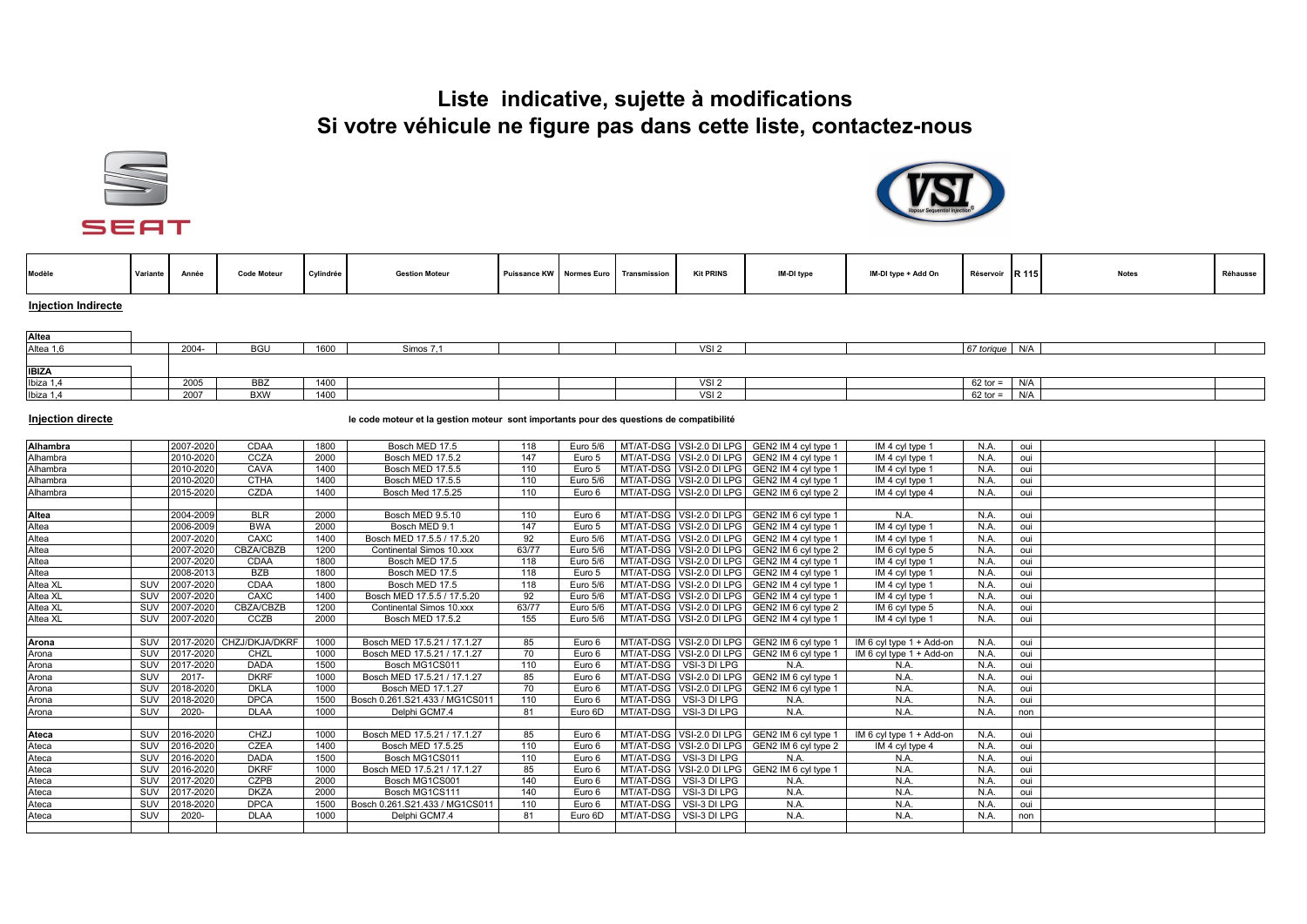## **Liste indicative, sujette à modifications Si votre véhicule ne figure pas dans cette liste, contactez-nous**





| Modèle       | Variante             | Année     | <b>Code Moteur</b>           | Cylindrée | <b>Gestion Moteur</b>                            | Puissance KW | <b>Normes Euro</b>   | Transmission | <b>Kit PRINS</b>         | IM-DI type                                    | IM-DI type + Add On      | Réservoir | <b>R</b> 115 | <b>Notes</b> | Réhausse |
|--------------|----------------------|-----------|------------------------------|-----------|--------------------------------------------------|--------------|----------------------|--------------|--------------------------|-----------------------------------------------|--------------------------|-----------|--------------|--------------|----------|
| Exeo         | All                  | 2010-2013 | <b>CDHA</b>                  | 1800      | Bosch MED 17.5                                   | 88           | Euro 5/6             | MT/AT-DSG    | VSI-2.0 DI LPG           | GEN2 IM 4 cyl type 1                          | N.A.                     | N.A.      | oui          |              |          |
| Exeo         | All                  | 2010-2013 | CDHB                         | 1800      | Bosch MED 17.5                                   | 118          | Euro 5/6             | MT/AT-DSG    | VSI-2.0 DI LPG           | GEN2 IM 4 cyl type 1                          | IM 4 cyl type 1          | N.A.      | oui          |              |          |
| Exeo         | All                  | 2010-2020 | CDND                         | 2000      | Bosch MED 17.1                                   | 155          | Euro 5/6             |              | MT/AT-DSG VSI-2.0 DI LPG | GEN2 IM 4 cyl type 1                          | IM 4 cyl type 1          | N.A.      | oui          |              |          |
|              |                      |           |                              |           |                                                  |              |                      |              |                          |                                               |                          |           |              |              |          |
| Ibiza IV     | All                  | 2009-2017 | CAVE                         | 1400      | Bosch MED 17.5.5                                 | 132          | Euro 5/6             | MT/AT-DSG    | VSI-2.0 DI LPG           | GEN2 IM 4 cyl type 1                          | IM 4 cyl type 1          | N.A.      | oui          |              |          |
| Ibiza IV     | All                  | 2009-2020 | <b>CTHE</b>                  | 1400      | Bosch MED 17.5.5                                 | 132          | Euro 5/6             |              | MT/AT-DSG VSI-2.0 DI LPG | GEN2 IM 4 cyl type 1                          | IM 4 cyl type 1          | N.A.      | oui          |              |          |
| Ibiza IV     | All                  | 2009-2020 | <b>CTHF</b>                  | 1400      | Bosch MED 17.5.5                                 | 110          | Euro 5/6             | MT/AT-DSG    | VSI-2.0 DI LPG           | GEN2 IM 4 cyl type 1                          | IM 4 cyl type 1          | N.A.      | oui          |              |          |
| Ibiza IV     | All                  | 2009-2017 | CAVF                         | 1400      | Bosch MED 17.5.5                                 | 110          | Euro 5/6             | MT/AT-DSG    | VSI-2.0 DI LPG           | GEN2 IM 4 cyl type 1                          | IM 4 cyl type 1          | N.A.      | oui          |              |          |
| Ibiza IV / V | all                  | 2012-2020 | <b>CBZA/CBZB</b>             | 1200      | Continental Simos 10.xxx                         | 63/77        | Euro $5\sqrt{6}$     | MT/AT-DSG    | VSI-2.0 DI LPG           | GEN2 IM 6 cyl type 2                          | IM 6 cyl type 5          | N.A.      | oui          |              |          |
| Ibiza IV     | All                  | 2013-2018 | CPTA                         | 1400      | Bosch MED 17.5.21                                | 103          | Euro 6               | MT/AT-DSG    | VSI-2.0 DI LPG           | GEN2 IM 6 cyl type 2                          | N.A.                     | N.A.      | oui          |              |          |
| Ibiza IV / V | All                  | 2015-2020 | CHZB/CHZL                    | 1000      | Bosch MED 17.5.21 / 17.1.27                      | 70           | Euro 6               | MT/AT-DSG    | VSI-2.0 DI LPG           | GEN2 IM 6 cyl type 1                          | IM 6 cyl type 1 + Add-on | N.A.      | oui          |              |          |
| Ibiza V      | All                  | 2015-2020 | CHZC                         | 1000      | Bosch MED 17.5.21 / 17.1.27                      | 81           | Euro 6               | MT/AT-DSG    | VSI-2.0 DI LPG           | GEN2 IM 6 cyl type 1                          | IM 6 cyl type 1 + Add-on | N.A.      | oui          |              |          |
| Ibiza IV / V | All                  | 2015-2020 | CJZC                         | 1200      | Bosch MED 17.5.25                                | 66           | Euro 6               | MT/AT-DSG    | VSI-2.0 DI LPG           | GEN2 IM 6 cyl type 2                          | IM 4 cyl type 2+Add      | N.A.      | oui          |              |          |
| Ibiza IV     | All                  | 2015-2020 | CJZD                         | 1200      | Bosch MED 17.5.25                                | 81           | Euro 6               | MT/AT-DSG    | VSI-2.0 DI LPG           | GEN2 IM 6 cyl type 2                          | IM 4 cyl type 2+Add-on   | N.A.      | oui          |              |          |
| Ibiza IV     | All                  | 2015-2020 | <b>CZEA</b>                  | 1400      | Bosch MED 17.5.25                                | 110          | Euro 6               |              | MT/AT-DSG VSI-2.0 DI LPG | GEN2 IM 6 cyl type 2                          | IM 4 cyl type 4          | N.A.      | oui          |              |          |
| Ibiza IV     | All                  | 2015-2016 | <b>DAJA</b>                  | 1800      | Continental Simos 18.1                           | 141          | Euro 6               | MT/AT-DSG    | VSI-3 DI LPG             | N.A                                           | N.A.                     | N.A.      | oui          |              |          |
| Ibiza V      | All                  |           | 2017-2020 CHZJ/DKJA/DKRF     | 1000      | Bosch MED 17.5.21 / 17.1.27                      | 85           | Euro 6               |              |                          | MT/AT-DSG VSI-2.0 DI LPG GEN2 IM 6 cyl type 1 | IM 6 cyl type 1 + Add-on | N.A.      | oui          |              |          |
| Ibiza V      | All                  | 2017-2020 | <b>DADA</b>                  | 1500      | Bosch MG1CS011                                   | 110          | Euro 6               | MT/AT-DSG    | VSI-3 DI LPG             | N.A                                           | N.A.                     | N.A.      | oui          |              |          |
| Ibiza V      | All                  | 2018-2020 | <b>DKLA</b>                  | 1000      | Bosch MED 17.1.27                                | 70           | Euro 6               |              | MT/AT-DSG VSI-2.0 DI LPG | GEN2 IM 6 cyl type 1                          | N.A.                     | N.A.      | oui          |              |          |
| Ibiza V      | All                  | 2020-     | <b>DLAA</b>                  | 1000      | Delphi GCM7.4                                    | 81           | Euro 6D              | MT/AT-DSG    | VSI-3 DI LPG             | N.A.                                          | N.A.                     | N.A.      | non          |              |          |
|              |                      |           |                              |           |                                                  |              |                      |              |                          |                                               |                          |           |              |              |          |
| Leon         | All                  | 2005-2010 | <b>BLR</b>                   | 2000      | Bosch MED 9.5.10                                 | 110          | Euro 6               |              |                          | MT/AT-DSG VSI-2.0 DI LPG GEN2 IM 6 cyl type 1 | N.A.                     | N.A.      | oui          |              |          |
| Leon         | All                  | 2006-2009 | <b>BWA</b>                   | 2000      | Bosch MED 9.1                                    | 147          | Euro 5               | MT/AT-DSG    | VSI-2.0 DI LPG           | GEN2 IM 4 cyl type 1                          | IM 4 cyl type 1          | N.A.      | oui          |              |          |
| Leon         | All                  | 2007-2020 | <b>CDAA</b>                  | 1800      | Bosch MED 17.5                                   | 118          | Euro 5/6             |              | MT/AT-DSG VSI-2.0 DI LPG | GEN2 IM 4 cyl type 1                          | IM 4 cyl type 1          | N.A.      | oui          |              |          |
| Leon         | Hatchba<br>ck        | 2007-2020 | CDAA                         | 1800      | Bosch MED 17.5                                   | 118          | Euro 5/6             | MT/AT-DSG    | VSI-2.0 DI LPG           | GEN2 IM 4 cyl type 1                          | IM 4 cyl type 1          | N.A.      | oui          |              |          |
| Leon         | All                  | 2007-2020 | CAXC                         | 1400      | Bosch MED 17.5.5 / 17.5.20                       | 92           | Euro $5\overline{6}$ |              |                          | MT/AT-DSG VSI-2.0 DI LPG GEN2 IM 4 cyl type 1 | IM 4 cyl type 1          | N.A.      | oui          |              |          |
| Leon         | All                  | 2008-2013 | <b>BZB</b>                   | 1800      | Bosch MED 17.5                                   | 118          | Euro 5               |              | MT/AT-DSG VSI-2.0 DI LPG | GEN2 IM 4 cyl type 1                          | IM 4 cyl type 1          | N.A.      | oui          |              |          |
| Leon         | Hatchba<br>ck        | 2009-2020 | CCZB                         | 2000      | Bosch MED 17.5.2                                 | 155          | Euro 5/6             |              | MT/AT-DSG VSI-2.0 DI LPG | GEN2 IM 4 cyl type 1                          | IM 4 cyl type 1          | N.A.      | oui          |              |          |
| Leon         | <b>Hatchba</b><br>ck | 2010-2020 | <b>CBZA/CBZB</b>             | 1200      | Continental Simos 10.xxx                         | 63/77        | Euro 5/6             | MT/AT-DSG    | VSI-2.0 DI LPG           | GEN2 IM 6 cyl type 2                          | IM 6 cyl type 5          | N.A.      | oui          |              |          |
| Leon         | All                  | 2012-2020 | CHPA                         | 1400      | Bosch MED 17.5.21                                | 103          | Euro 6               | MT/AT-DSG    | VSI-2.0 DI LPG           | GEN2 IM 6 cyl type 2                          | N.A.                     | N.A.      | oui          |              |          |
| Leon         | All                  | 2012-2016 | <b>CJSA/CJSB</b>             | 1800      | Continental Simos 12.1                           | 132          | Euro 6               | MT/AT-DSG    | VSI-3 DI LPG             | N.A                                           | N.A.                     | N.A.      | oui          |              |          |
| Leon         | All                  | 2012-2020 | <b>CPTA</b>                  | 1400      | Bosch MED 17.5.21                                | 103          | Euro 6               | MT/AT-DSG    | VSI-2.0 DI LPG           | GEN2 IM 6 cyl type 2                          | N.A.                     | N.A.      | oui          |              |          |
| Leon         | All                  | 2012-2020 | <b>CXSA</b>                  | 1400      | Bosch MED 17.5.21                                | 90           | Euro 6               | MT/AT-DSG    | VSI-2.0 DI LPG           | GEN2 IM 6 cyl type 2                          | N.A.                     | N.A.      | oui          |              |          |
| Leon         | All                  | 2012-2020 | <b>CYVA</b>                  | 1200      | Bosch MED 17.5.25 / Continental<br>Simos 20.1.20 | 63           | Euro 6               | MT/AT-DSG    | VSI-2.0 DI LPG           | GEN2 IM 6 cyl type 2                          | IM 4 cyl type 4          | N.A.      | oui          |              |          |
| Leon         | All                  | 2013-2020 | CJXA/CJXC/CJXE/<br>CJXG/CJXH | 2000      | Continental Simos 18.1                           | 206-228      | Euro 6               | MT/AT-DSG    | VSI-3 DI LPG             | N.A.                                          | N.A.                     | N.A.      | oui          |              |          |
| Leon         | All                  | 2014-2020 | <b>CZCA</b>                  | 1400      | Bosch MED 17.5.25                                | 92           | Euro 5/6             |              | MT/AT-DSG VSI-2.0 DI LPG | GEN2 IM 6 cyl type 2                          | IM 4 cyl type 4          | N.A.      | oui          |              |          |
| Leon         | All                  | 2014-2020 | <b>CZEA</b>                  | 1400      | Bosch MED 17.5.25                                | 110          | Euro 6               | MT/AT-DSG    | VSI-2.0 DI LPG           | GEN2 IM 6 cyl type 2                          | IM 4 cyl type 4          | N.A.      | oui          |              |          |
| Leon         | All                  | 2014-2020 | <b>CYVB</b>                  | 1200      | Bosch MED 17.5.25 / Continental<br>Simos 20.1.20 | 81           | Euro 6               | MT/AT-DSG    | VSI-2.0 DI LPG           | GEN2 IM 6 cyl type 2                          | IM 4 cyl type 4          | N.A.      | oui          |              |          |
| Leon         | All                  | 2014-2020 | CJZA                         | 1200      | Bosch MED 17.5.21 & 25                           | 77           | Euro 6               | MT/AT-DSG    | VSI-2.0 DI LPG           | GEN2 IM 6 cyl type 2                          | IM 4 cyl type 2+Add-on   | N.A.      | oui          |              |          |
| Leon         | All                  | 2014-2020 | CJZB                         | 1200      | Bosch MED 17.5.25                                | 63           | Euro 6               | MT/AT-DSG    | VSI-2.0 DI LPG           | GEN2 IM 6 cvl type 2                          | IM 4 cvl tvpe 2+Add-on   | N.A.      | oui          |              |          |
| Leon         | All                  | 2015-2020 | CHZD/DKRF                    | 1000      | Bosch MED 17.5.21 / 17.1.27                      | 85           | Euro 6               |              |                          | MT/AT-DSG VSI-2.0 DI LPG GEN2 IM 6 cyl type 1 | IM 6 cyl type 1 + Add-on | N.A.      | oui          |              |          |
|              |                      |           |                              |           |                                                  |              |                      |              |                          |                                               |                          |           |              |              |          |